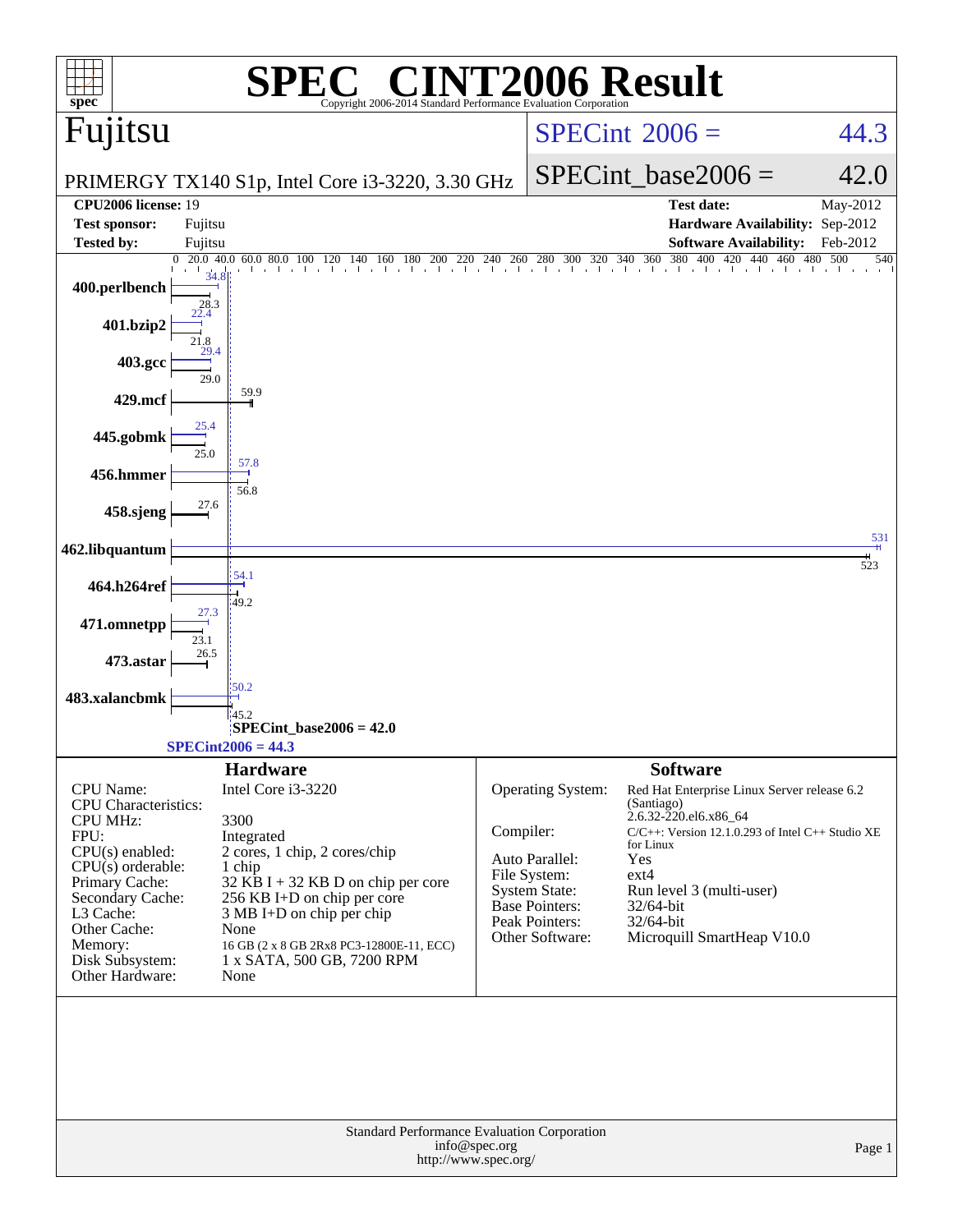

# **[SPEC CINT2006 Result](http://www.spec.org/auto/cpu2006/Docs/result-fields.html#SPECCINT2006Result)**

# Fujitsu

### $SPECint2006 = 44.3$  $SPECint2006 = 44.3$

PRIMERGY TX140 S1p, Intel Core i3-3220, 3.30 GHz

 $SPECint\_base2006 = 42.0$ 

**[CPU2006 license:](http://www.spec.org/auto/cpu2006/Docs/result-fields.html#CPU2006license)** 19 **[Test date:](http://www.spec.org/auto/cpu2006/Docs/result-fields.html#Testdate)** May-2012 **[Test sponsor:](http://www.spec.org/auto/cpu2006/Docs/result-fields.html#Testsponsor)** Fujitsu **[Hardware Availability:](http://www.spec.org/auto/cpu2006/Docs/result-fields.html#HardwareAvailability)** Sep-2012 **[Tested by:](http://www.spec.org/auto/cpu2006/Docs/result-fields.html#Testedby)** Fujitsu **[Software Availability:](http://www.spec.org/auto/cpu2006/Docs/result-fields.html#SoftwareAvailability)** Feb-2012

#### **[Results Table](http://www.spec.org/auto/cpu2006/Docs/result-fields.html#ResultsTable)**

|                    | <b>Base</b>                                                                                              |              |                |              |                |       | <b>Peak</b>    |              |                |              |                |              |
|--------------------|----------------------------------------------------------------------------------------------------------|--------------|----------------|--------------|----------------|-------|----------------|--------------|----------------|--------------|----------------|--------------|
| <b>Benchmark</b>   | <b>Seconds</b>                                                                                           | <b>Ratio</b> | <b>Seconds</b> | <b>Ratio</b> | <b>Seconds</b> | Ratio | <b>Seconds</b> | <b>Ratio</b> | <b>Seconds</b> | <b>Ratio</b> | <b>Seconds</b> | <b>Ratio</b> |
| 400.perlbench      | 344                                                                                                      | 28.4         | 345            | 28.3         | 345            | 28.3  | 280            | 34.8         | 282            | 34.7         | 281            | 34.8         |
| 401.bzip2          | 442                                                                                                      | 21.8         | 440            | 21.9         | 443            | 21.8  | 431            | 22.4         | 431            | 22.4         | 431            | 22.4         |
| $403.\mathrm{gcc}$ | 278                                                                                                      | 29.0         | 277            | 29.1         | 278            | 28.9  | 274            | 29.4         | 274            | <u>29.4</u>  | 273            | 29.5         |
| $429$ .mcf         | 152                                                                                                      | 59.9         | 151            | 60.5         | 156            | 58.6  | 152            | 59.9         | 151            | 60.5         | 156            | 58.6         |
| $445$ .gobmk       | 421                                                                                                      | 24.9         | 420            | 25.0         | 420            | 25.0  | 413            | 25.4         | 413            | 25.4         | 413            | 25.4         |
| 456.hmmer          | 164                                                                                                      | 56.8         | 164            | 56.7         | 164            | 56.8  | 162            | 57.7         | 161            | 57.8         | 162            | 57.8         |
| $458$ sjeng        | 439                                                                                                      | 27.6         | 439            | 27.6         | 439            | 27.5  | 439            | 27.6         | 439            | 27.6         | 439            | 27.5         |
| 462.libquantum     | 39.8                                                                                                     | 520          | 39.6           | 523          | 39.6           | 523   | 39.0           | 531          | 39.2           | 528          | 39.0           | 531          |
| 464.h264ref        | 450                                                                                                      | 49.2         | 448            | 49.4         | 450            | 49.1  | 409            | 54.1         | 409            | 54.1         | 409            | 54.1         |
| 471.omnetpp        | 269                                                                                                      | 23.2         | 270            | 23.1         | 271            | 23.1  | 229            | 27.3         | 231            | 27.1         | 227            | 27.5         |
| 473.astar          | 263                                                                                                      | 26.7         | 265            | 26.5         | 266            | 26.4  | 263            | 26.7         | 265            | 26.5         | 266            | 26.4         |
| 483.xalancbmk      | 153                                                                                                      | 45.1         | 153            | 45.2         | 152            | 45.3  | 138            | 50.2         | 138            | 50.1         | 137            | 50.3         |
|                    | Results appear in the order in which they were run. Bold underlined text indicates a median measurement. |              |                |              |                |       |                |              |                |              |                |              |

#### **[Operating System Notes](http://www.spec.org/auto/cpu2006/Docs/result-fields.html#OperatingSystemNotes)**

 Stack size set to unlimited using "ulimit -s unlimited" Transparent Huge Pages enabled with: echo always > /sys/kernel/mm/redhat\_transparent\_hugepage/enabled

#### **[Platform Notes](http://www.spec.org/auto/cpu2006/Docs/result-fields.html#PlatformNotes)**

 BIOS configuration: Intel HT Technology = Disable

#### **[General Notes](http://www.spec.org/auto/cpu2006/Docs/result-fields.html#GeneralNotes)**

Environment variables set by runspec before the start of the run: KMP\_AFFINITY = "granularity=fine,scatter" LD\_LIBRARY\_PATH = "/SPECcpu2006/libs/32:/SPECcpu2006/libs/64" OMP\_NUM\_THREADS = "2"

 Binaries compiled on a system with 1x E3-1270v2 CPU + 32 GB memory using RHEL6.2 For information about Fujitsu please visit: <http://www.fujitsu.com>

# **[Base Compiler Invocation](http://www.spec.org/auto/cpu2006/Docs/result-fields.html#BaseCompilerInvocation)**

[C benchmarks](http://www.spec.org/auto/cpu2006/Docs/result-fields.html#Cbenchmarks): [icc -m64](http://www.spec.org/cpu2006/results/res2012q3/cpu2006-20120822-24285.flags.html#user_CCbase_intel_icc_64bit_f346026e86af2a669e726fe758c88044)

Continued on next page

Standard Performance Evaluation Corporation [info@spec.org](mailto:info@spec.org) <http://www.spec.org/>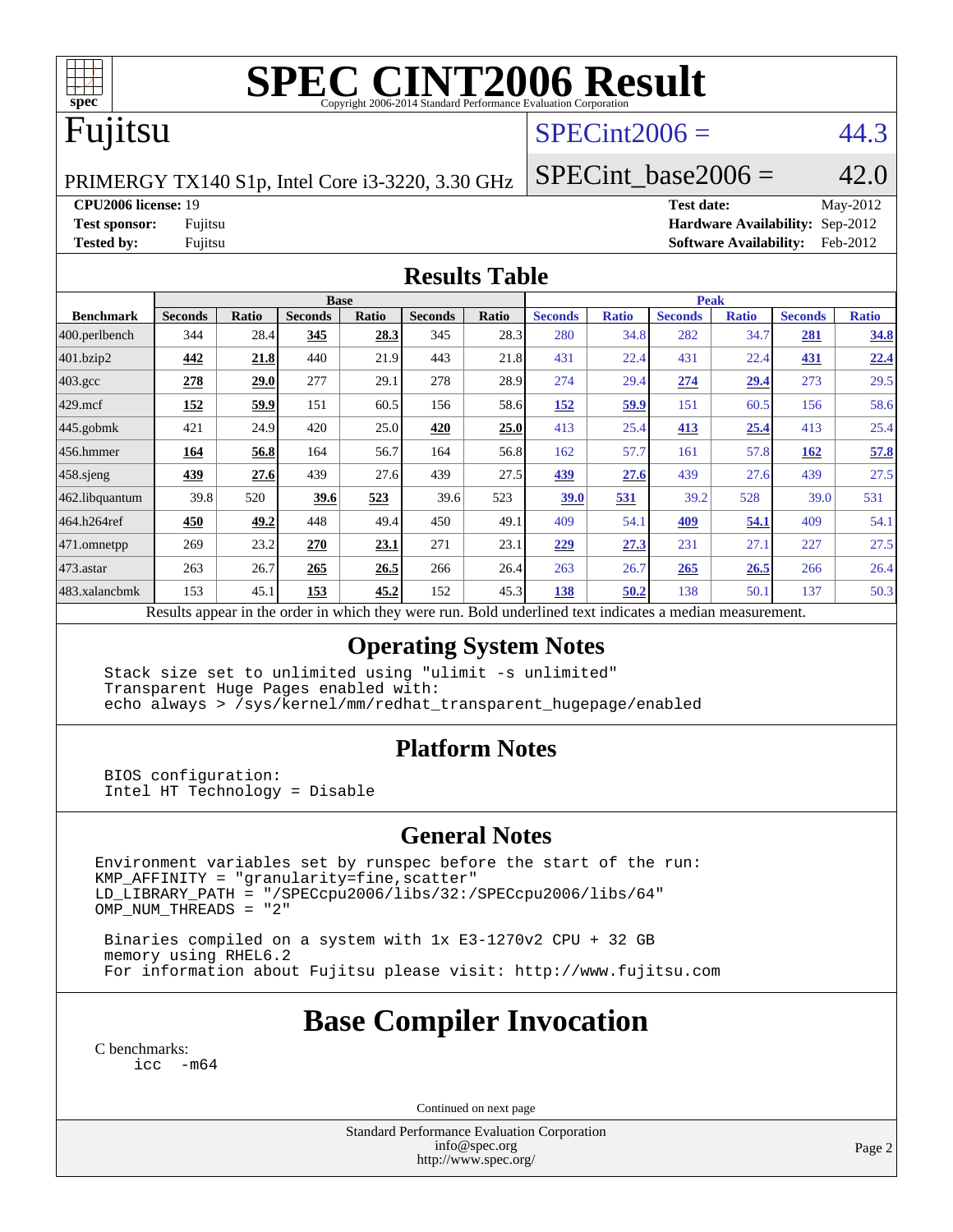| <b>SPEC CINT2006 Result</b><br>spec <sup>®</sup><br>Copyright 2006-2014 Standard Performance Evaluation Corporation                                                                                                                                                                                                                                                                                                                                                           |                                                                                                               |  |  |  |  |  |  |
|-------------------------------------------------------------------------------------------------------------------------------------------------------------------------------------------------------------------------------------------------------------------------------------------------------------------------------------------------------------------------------------------------------------------------------------------------------------------------------|---------------------------------------------------------------------------------------------------------------|--|--|--|--|--|--|
| Fujitsu                                                                                                                                                                                                                                                                                                                                                                                                                                                                       | $SPECint2006 =$<br>44.3                                                                                       |  |  |  |  |  |  |
| PRIMERGY TX140 S1p, Intel Core i3-3220, 3.30 GHz                                                                                                                                                                                                                                                                                                                                                                                                                              | 42.0<br>$SPECint base2006 =$                                                                                  |  |  |  |  |  |  |
| CPU2006 license: 19<br><b>Test sponsor:</b><br>Fujitsu<br><b>Tested by:</b><br>Fujitsu                                                                                                                                                                                                                                                                                                                                                                                        | <b>Test date:</b><br>May-2012<br>Hardware Availability: Sep-2012<br><b>Software Availability:</b><br>Feb-2012 |  |  |  |  |  |  |
| <b>Base Compiler Invocation (Continued)</b>                                                                                                                                                                                                                                                                                                                                                                                                                                   |                                                                                                               |  |  |  |  |  |  |
| $C_{++}$ benchmarks:<br>$icpc$ $-m64$                                                                                                                                                                                                                                                                                                                                                                                                                                         |                                                                                                               |  |  |  |  |  |  |
| <b>Base Portability Flags</b>                                                                                                                                                                                                                                                                                                                                                                                                                                                 |                                                                                                               |  |  |  |  |  |  |
| 400.perlbench: -DSPEC_CPU_LP64 -DSPEC_CPU_LINUX_X64<br>401.bzip2: -DSPEC_CPU_LP64<br>403.gcc: -DSPEC_CPU_LP64<br>429.mcf: -DSPEC_CPU_LP64<br>445.gobmk: -DSPEC_CPU_LP64<br>456.hmmer: -DSPEC_CPU_LP64<br>458.sjeng: -DSPEC_CPU_LP64<br>462.libquantum: - DSPEC_CPU_LP64 - DSPEC_CPU_LINUX<br>464.h264ref: -DSPEC_CPU_LP64<br>471.omnetpp: - DSPEC_CPU_LP64<br>473.astar: -DSPEC_CPU_LP64<br>483.xalancbmk: -DSPEC_CPU_LP64 -DSPEC_CPU_LINUX<br><b>Base Optimization Flags</b> |                                                                                                               |  |  |  |  |  |  |
| C benchmarks:<br>-xSSE4.2 -ipo -03 -no-prec-div -parallel -opt-prefetch -auto-p32                                                                                                                                                                                                                                                                                                                                                                                             |                                                                                                               |  |  |  |  |  |  |
| $C_{++}$ benchmarks:<br>-xSSE4.2 -ipo -03 -no-prec-div -opt-prefetch -auto-p32<br>-Wl,-z, muldefs -L/opt/SmartHeap/lib64 -lsmartheap64                                                                                                                                                                                                                                                                                                                                        |                                                                                                               |  |  |  |  |  |  |
| <b>Base Other Flags</b>                                                                                                                                                                                                                                                                                                                                                                                                                                                       |                                                                                                               |  |  |  |  |  |  |
| C benchmarks:                                                                                                                                                                                                                                                                                                                                                                                                                                                                 |                                                                                                               |  |  |  |  |  |  |
| 403.gcc: -Dalloca=_alloca                                                                                                                                                                                                                                                                                                                                                                                                                                                     |                                                                                                               |  |  |  |  |  |  |
| <b>Peak Compiler Invocation</b><br>C benchmarks (except as noted below):<br>$-m64$<br>icc<br>400.perlbench: icc -m32<br>445.gobmk: icc -m32                                                                                                                                                                                                                                                                                                                                   |                                                                                                               |  |  |  |  |  |  |
| Continued on next page<br><b>Standard Performance Evaluation Corporation</b>                                                                                                                                                                                                                                                                                                                                                                                                  |                                                                                                               |  |  |  |  |  |  |
| info@spec.org<br>http://www.spec.org/                                                                                                                                                                                                                                                                                                                                                                                                                                         | Page 3                                                                                                        |  |  |  |  |  |  |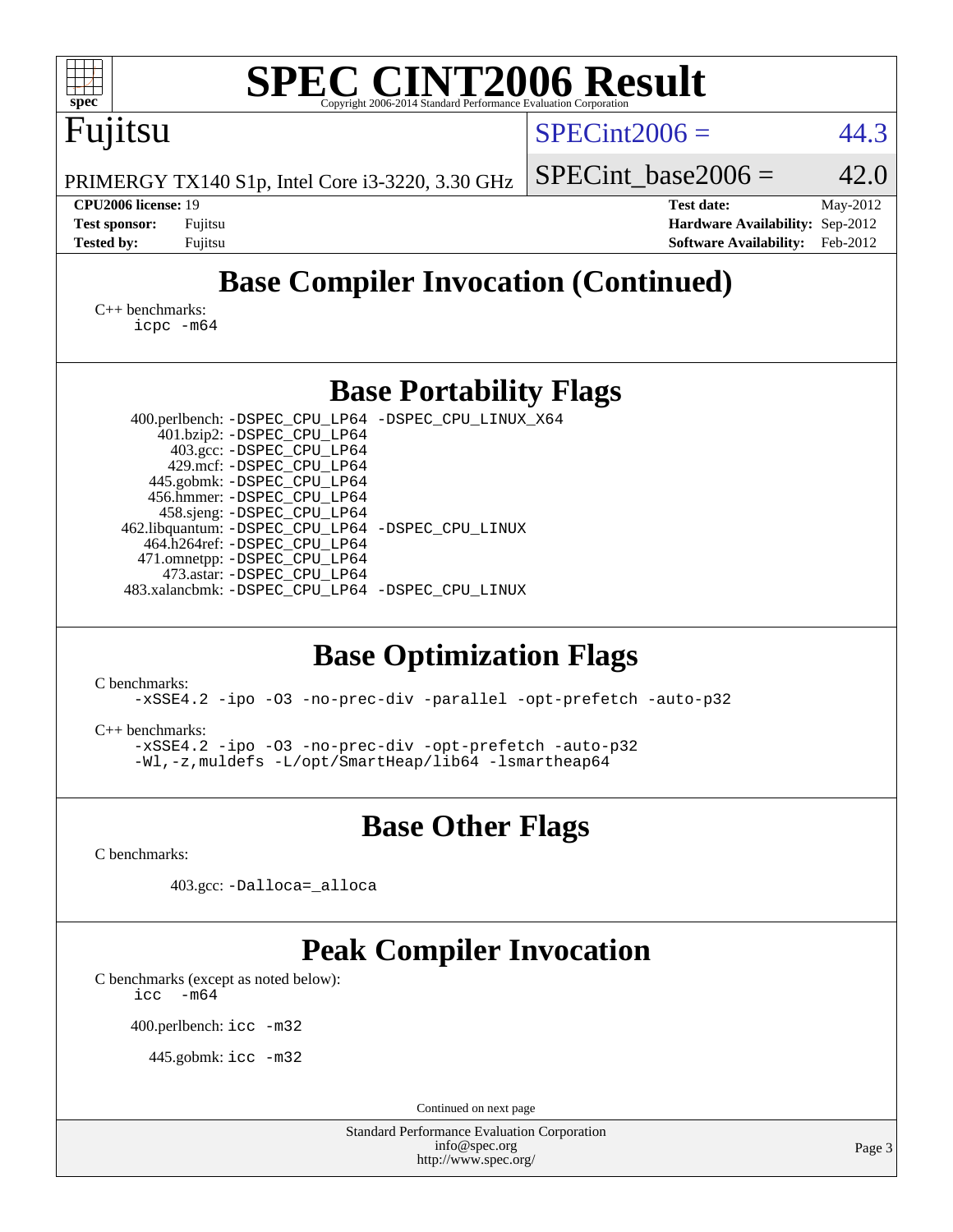

# **[SPEC CINT2006 Result](http://www.spec.org/auto/cpu2006/Docs/result-fields.html#SPECCINT2006Result)**

Fujitsu

 $SPECint2006 = 44.3$  $SPECint2006 = 44.3$ 

PRIMERGY TX140 S1p, Intel Core i3-3220, 3.30 GHz

SPECint base2006 =  $42.0$ 

**[CPU2006 license:](http://www.spec.org/auto/cpu2006/Docs/result-fields.html#CPU2006license)** 19 **[Test date:](http://www.spec.org/auto/cpu2006/Docs/result-fields.html#Testdate)** May-2012 **[Test sponsor:](http://www.spec.org/auto/cpu2006/Docs/result-fields.html#Testsponsor)** Fujitsu **[Hardware Availability:](http://www.spec.org/auto/cpu2006/Docs/result-fields.html#HardwareAvailability)** Sep-2012 **[Tested by:](http://www.spec.org/auto/cpu2006/Docs/result-fields.html#Testedby)** Fujitsu **[Software Availability:](http://www.spec.org/auto/cpu2006/Docs/result-fields.html#SoftwareAvailability)** Feb-2012

# **[Peak Compiler Invocation \(Continued\)](http://www.spec.org/auto/cpu2006/Docs/result-fields.html#PeakCompilerInvocation)**

464.h264ref: [icc -m32](http://www.spec.org/cpu2006/results/res2012q3/cpu2006-20120822-24285.flags.html#user_peakCCLD464_h264ref_intel_icc_a6a621f8d50482236b970c6ac5f55f93)

[C++ benchmarks \(except as noted below\):](http://www.spec.org/auto/cpu2006/Docs/result-fields.html#CXXbenchmarksexceptasnotedbelow) [icpc -m32](http://www.spec.org/cpu2006/results/res2012q3/cpu2006-20120822-24285.flags.html#user_CXXpeak_intel_icpc_4e5a5ef1a53fd332b3c49e69c3330699)

473.astar: [icpc -m64](http://www.spec.org/cpu2006/results/res2012q3/cpu2006-20120822-24285.flags.html#user_peakCXXLD473_astar_intel_icpc_64bit_fc66a5337ce925472a5c54ad6a0de310)

**[Peak Portability Flags](http://www.spec.org/auto/cpu2006/Docs/result-fields.html#PeakPortabilityFlags)**

 400.perlbench: [-DSPEC\\_CPU\\_LINUX\\_IA32](http://www.spec.org/cpu2006/results/res2012q3/cpu2006-20120822-24285.flags.html#b400.perlbench_peakCPORTABILITY_DSPEC_CPU_LINUX_IA32) 401.bzip2: [-DSPEC\\_CPU\\_LP64](http://www.spec.org/cpu2006/results/res2012q3/cpu2006-20120822-24285.flags.html#suite_peakPORTABILITY401_bzip2_DSPEC_CPU_LP64) 403.gcc: [-DSPEC\\_CPU\\_LP64](http://www.spec.org/cpu2006/results/res2012q3/cpu2006-20120822-24285.flags.html#suite_peakPORTABILITY403_gcc_DSPEC_CPU_LP64) 429.mcf: [-DSPEC\\_CPU\\_LP64](http://www.spec.org/cpu2006/results/res2012q3/cpu2006-20120822-24285.flags.html#suite_peakPORTABILITY429_mcf_DSPEC_CPU_LP64) 456.hmmer: [-DSPEC\\_CPU\\_LP64](http://www.spec.org/cpu2006/results/res2012q3/cpu2006-20120822-24285.flags.html#suite_peakPORTABILITY456_hmmer_DSPEC_CPU_LP64) 458.sjeng: [-DSPEC\\_CPU\\_LP64](http://www.spec.org/cpu2006/results/res2012q3/cpu2006-20120822-24285.flags.html#suite_peakPORTABILITY458_sjeng_DSPEC_CPU_LP64) 462.libquantum: [-DSPEC\\_CPU\\_LP64](http://www.spec.org/cpu2006/results/res2012q3/cpu2006-20120822-24285.flags.html#suite_peakPORTABILITY462_libquantum_DSPEC_CPU_LP64) [-DSPEC\\_CPU\\_LINUX](http://www.spec.org/cpu2006/results/res2012q3/cpu2006-20120822-24285.flags.html#b462.libquantum_peakCPORTABILITY_DSPEC_CPU_LINUX) 473.astar: [-DSPEC\\_CPU\\_LP64](http://www.spec.org/cpu2006/results/res2012q3/cpu2006-20120822-24285.flags.html#suite_peakPORTABILITY473_astar_DSPEC_CPU_LP64) 483.xalancbmk: [-DSPEC\\_CPU\\_LINUX](http://www.spec.org/cpu2006/results/res2012q3/cpu2006-20120822-24285.flags.html#b483.xalancbmk_peakCXXPORTABILITY_DSPEC_CPU_LINUX)

# **[Peak Optimization Flags](http://www.spec.org/auto/cpu2006/Docs/result-fields.html#PeakOptimizationFlags)**

[C benchmarks](http://www.spec.org/auto/cpu2006/Docs/result-fields.html#Cbenchmarks):

 $400.$ perlbench:  $-xSSE4$ .  $2(pass 2)$  -prof-qen(pass 1) [-ipo](http://www.spec.org/cpu2006/results/res2012q3/cpu2006-20120822-24285.flags.html#user_peakPASS2_CFLAGSPASS2_LDCFLAGS400_perlbench_f-ipo)(pass 2) [-O3](http://www.spec.org/cpu2006/results/res2012q3/cpu2006-20120822-24285.flags.html#user_peakPASS2_CFLAGSPASS2_LDCFLAGS400_perlbench_f-O3)(pass 2) [-no-prec-div](http://www.spec.org/cpu2006/results/res2012q3/cpu2006-20120822-24285.flags.html#user_peakPASS2_CFLAGSPASS2_LDCFLAGS400_perlbench_f-no-prec-div)(pass 2) [-prof-use](http://www.spec.org/cpu2006/results/res2012q3/cpu2006-20120822-24285.flags.html#user_peakPASS2_CFLAGSPASS2_LDCFLAGS400_perlbench_prof_use_bccf7792157ff70d64e32fe3e1250b55)(pass 2) [-opt-prefetch](http://www.spec.org/cpu2006/results/res2012q3/cpu2006-20120822-24285.flags.html#user_peakCOPTIMIZE400_perlbench_f-opt-prefetch) [-ansi-alias](http://www.spec.org/cpu2006/results/res2012q3/cpu2006-20120822-24285.flags.html#user_peakCOPTIMIZE400_perlbench_f-ansi-alias) 401.bzip2: [-xSSE4.2](http://www.spec.org/cpu2006/results/res2012q3/cpu2006-20120822-24285.flags.html#user_peakPASS2_CFLAGSPASS2_LDCFLAGS401_bzip2_f-xSSE42_f91528193cf0b216347adb8b939d4107)(pass 2) [-prof-gen](http://www.spec.org/cpu2006/results/res2012q3/cpu2006-20120822-24285.flags.html#user_peakPASS1_CFLAGSPASS1_LDCFLAGS401_bzip2_prof_gen_e43856698f6ca7b7e442dfd80e94a8fc)(pass 1) [-ipo](http://www.spec.org/cpu2006/results/res2012q3/cpu2006-20120822-24285.flags.html#user_peakPASS2_CFLAGSPASS2_LDCFLAGS401_bzip2_f-ipo)(pass 2) [-O3](http://www.spec.org/cpu2006/results/res2012q3/cpu2006-20120822-24285.flags.html#user_peakPASS2_CFLAGSPASS2_LDCFLAGS401_bzip2_f-O3)(pass 2) [-no-prec-div](http://www.spec.org/cpu2006/results/res2012q3/cpu2006-20120822-24285.flags.html#user_peakCOPTIMIZEPASS2_CFLAGSPASS2_LDCFLAGS401_bzip2_f-no-prec-div) [-prof-use](http://www.spec.org/cpu2006/results/res2012q3/cpu2006-20120822-24285.flags.html#user_peakPASS2_CFLAGSPASS2_LDCFLAGS401_bzip2_prof_use_bccf7792157ff70d64e32fe3e1250b55)(pass 2) [-auto-ilp32](http://www.spec.org/cpu2006/results/res2012q3/cpu2006-20120822-24285.flags.html#user_peakCOPTIMIZE401_bzip2_f-auto-ilp32) [-opt-prefetch](http://www.spec.org/cpu2006/results/res2012q3/cpu2006-20120822-24285.flags.html#user_peakCOPTIMIZE401_bzip2_f-opt-prefetch) [-ansi-alias](http://www.spec.org/cpu2006/results/res2012q3/cpu2006-20120822-24285.flags.html#user_peakCOPTIMIZE401_bzip2_f-ansi-alias) 403.gcc: [-xAVX](http://www.spec.org/cpu2006/results/res2012q3/cpu2006-20120822-24285.flags.html#user_peakCOPTIMIZE403_gcc_f-xAVX) [-ipo](http://www.spec.org/cpu2006/results/res2012q3/cpu2006-20120822-24285.flags.html#user_peakCOPTIMIZE403_gcc_f-ipo) [-O3](http://www.spec.org/cpu2006/results/res2012q3/cpu2006-20120822-24285.flags.html#user_peakCOPTIMIZE403_gcc_f-O3) [-no-prec-div](http://www.spec.org/cpu2006/results/res2012q3/cpu2006-20120822-24285.flags.html#user_peakCOPTIMIZE403_gcc_f-no-prec-div) [-inline-calloc](http://www.spec.org/cpu2006/results/res2012q3/cpu2006-20120822-24285.flags.html#user_peakCOPTIMIZE403_gcc_f-inline-calloc) [-opt-malloc-options=3](http://www.spec.org/cpu2006/results/res2012q3/cpu2006-20120822-24285.flags.html#user_peakCOPTIMIZE403_gcc_f-opt-malloc-options_13ab9b803cf986b4ee62f0a5998c2238) [-auto-ilp32](http://www.spec.org/cpu2006/results/res2012q3/cpu2006-20120822-24285.flags.html#user_peakCOPTIMIZE403_gcc_f-auto-ilp32)  $429$ .mcf: basepeak = yes 445.gobmk: [-xSSE4.2](http://www.spec.org/cpu2006/results/res2012q3/cpu2006-20120822-24285.flags.html#user_peakPASS2_CFLAGSPASS2_LDCFLAGS445_gobmk_f-xSSE42_f91528193cf0b216347adb8b939d4107)(pass 2) [-prof-gen](http://www.spec.org/cpu2006/results/res2012q3/cpu2006-20120822-24285.flags.html#user_peakPASS1_CFLAGSPASS1_LDCFLAGS445_gobmk_prof_gen_e43856698f6ca7b7e442dfd80e94a8fc)(pass 1) [-prof-use](http://www.spec.org/cpu2006/results/res2012q3/cpu2006-20120822-24285.flags.html#user_peakPASS2_CFLAGSPASS2_LDCFLAGS445_gobmk_prof_use_bccf7792157ff70d64e32fe3e1250b55)(pass 2) [-ansi-alias](http://www.spec.org/cpu2006/results/res2012q3/cpu2006-20120822-24285.flags.html#user_peakCOPTIMIZE445_gobmk_f-ansi-alias) 456.hmmer: [-xSSE4.2](http://www.spec.org/cpu2006/results/res2012q3/cpu2006-20120822-24285.flags.html#user_peakCOPTIMIZE456_hmmer_f-xSSE42_f91528193cf0b216347adb8b939d4107) [-ipo](http://www.spec.org/cpu2006/results/res2012q3/cpu2006-20120822-24285.flags.html#user_peakCOPTIMIZE456_hmmer_f-ipo) [-O3](http://www.spec.org/cpu2006/results/res2012q3/cpu2006-20120822-24285.flags.html#user_peakCOPTIMIZE456_hmmer_f-O3) [-no-prec-div](http://www.spec.org/cpu2006/results/res2012q3/cpu2006-20120822-24285.flags.html#user_peakCOPTIMIZE456_hmmer_f-no-prec-div) [-unroll2](http://www.spec.org/cpu2006/results/res2012q3/cpu2006-20120822-24285.flags.html#user_peakCOPTIMIZE456_hmmer_f-unroll_784dae83bebfb236979b41d2422d7ec2) [-auto-ilp32](http://www.spec.org/cpu2006/results/res2012q3/cpu2006-20120822-24285.flags.html#user_peakCOPTIMIZE456_hmmer_f-auto-ilp32) [-ansi-alias](http://www.spec.org/cpu2006/results/res2012q3/cpu2006-20120822-24285.flags.html#user_peakCOPTIMIZE456_hmmer_f-ansi-alias) 458.sjeng: basepeak = yes 462.libquantum: [-xAVX](http://www.spec.org/cpu2006/results/res2012q3/cpu2006-20120822-24285.flags.html#user_peakCOPTIMIZE462_libquantum_f-xAVX) [-ipo](http://www.spec.org/cpu2006/results/res2012q3/cpu2006-20120822-24285.flags.html#user_peakCOPTIMIZE462_libquantum_f-ipo) [-O3](http://www.spec.org/cpu2006/results/res2012q3/cpu2006-20120822-24285.flags.html#user_peakCOPTIMIZE462_libquantum_f-O3) [-no-prec-div](http://www.spec.org/cpu2006/results/res2012q3/cpu2006-20120822-24285.flags.html#user_peakCOPTIMIZE462_libquantum_f-no-prec-div) [-parallel](http://www.spec.org/cpu2006/results/res2012q3/cpu2006-20120822-24285.flags.html#user_peakCOPTIMIZE462_libquantum_f-parallel) [-opt-prefetch](http://www.spec.org/cpu2006/results/res2012q3/cpu2006-20120822-24285.flags.html#user_peakCOPTIMIZE462_libquantum_f-opt-prefetch) [-auto-p32](http://www.spec.org/cpu2006/results/res2012q3/cpu2006-20120822-24285.flags.html#user_peakCOPTIMIZE462_libquantum_f-auto-p32) Continued on next page

Standard Performance Evaluation Corporation [info@spec.org](mailto:info@spec.org) <http://www.spec.org/>

Page 4